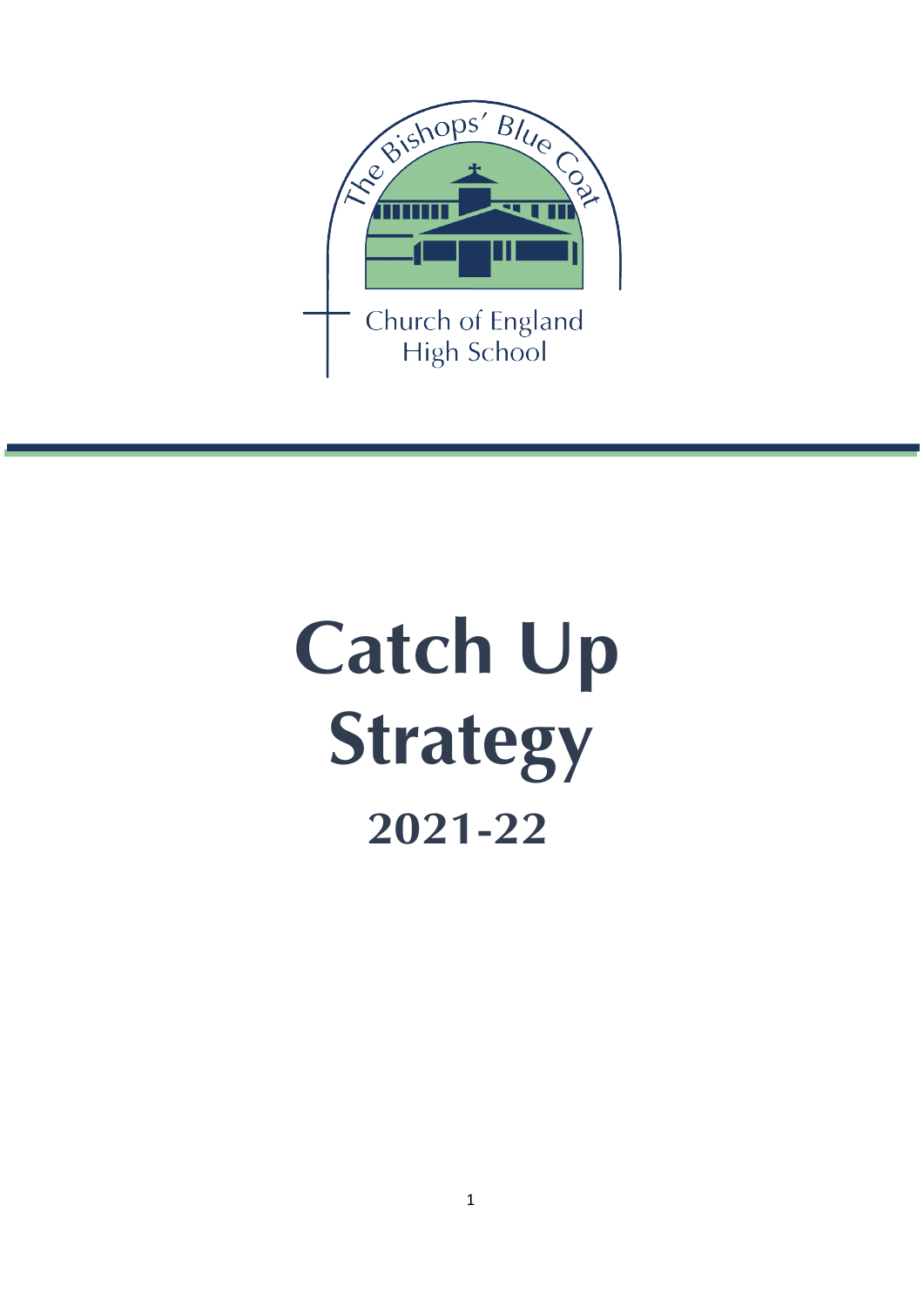### **Contents**

|    | 1. What is the Context for Catch Up, Nationally and at the Bishops' Blue Coat Church of England |  |
|----|-------------------------------------------------------------------------------------------------|--|
|    |                                                                                                 |  |
|    |                                                                                                 |  |
|    |                                                                                                 |  |
|    | 2. What are the Identified Barriers/ Challenges to Progress Caused by Covid-19?  4              |  |
|    | 3. How will we use the Tiered Model to Support Pupils' Learning and Help Pupils Catch Up and    |  |
|    |                                                                                                 |  |
|    |                                                                                                 |  |
|    |                                                                                                 |  |
|    |                                                                                                 |  |
| 4. | What Specific Actions are Being Taken and What is the Expected Impact? 6                        |  |
|    |                                                                                                 |  |
|    |                                                                                                 |  |
|    |                                                                                                 |  |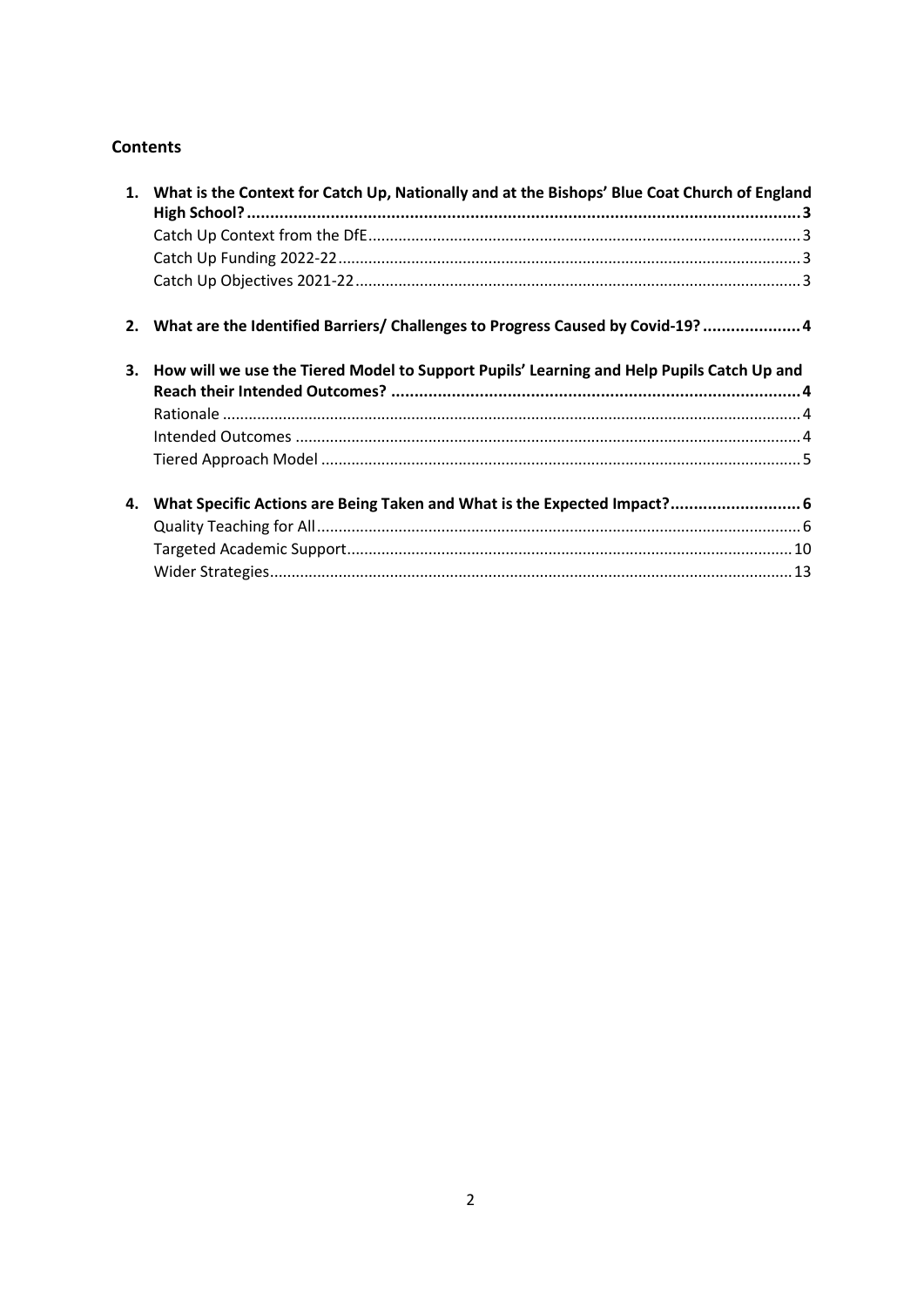## <span id="page-2-0"></span>**1. What is the Context for Catch Up, Nationally and at the Bishops' Blue Coat Church of England High School?**

### <span id="page-2-1"></span>**Catch Up Context from the DfE**

In June 2020 the government announced £1 billion of funding to support children and young people to catch up on missed learning caused by Coronavirus (COVID19). This is especially important for the most vulnerable pupils and pupils from disadvantaged backgrounds who we know have been most affected. This funding includes:

- a one-off universal £650 million catch-up premium for the 2020 to 2021 academic year to ensure that schools have the support they need to help all pupils make up for missed learning
- a £350 million [National Tutoring Programme](https://nationaltutoring.org.uk/) to provide additional, targeted support for those children and young people who need the most help, which includes a school's programme for 5 to 16-year-olds

#### <span id="page-2-2"></span>**Catch Up Funding 2022-22**

School allocations will be calculated on a per pupil basis, providing each mainstream school with a total of £80 for each pupil in years reception through to 11. It is £14000 plus £1900 (school led tutoring)

| <b>Detail</b>                                                                                                | <b>Data</b>                                         |
|--------------------------------------------------------------------------------------------------------------|-----------------------------------------------------|
| School name                                                                                                  | Bishops' Blue Coat Church of England High<br>School |
| Number of pupils in school                                                                                   | 1105                                                |
| Proportion (%) of pupil premium eligible<br>pupils                                                           | 9.93%                                               |
| Academic year/years that our current pupil<br>premium strategy plan covers<br>(3-year plans are recommended) | 2019/20<br>2020/21<br>2022/23                       |
| Date this statement was published                                                                            | December 2021                                       |
| Date on which it will be reviewed                                                                            | <b>July 2021</b>                                    |
| Statement authorised by                                                                                      | Ian Wilson, Headteacher                             |
| Catch up lead                                                                                                | <b>Rachel Davies</b>                                |
| Governor / Trustee lead                                                                                      | <b>Elaine Hemmings</b>                              |

#### <span id="page-2-3"></span>**Catch Up Objectives 2021-22**

#### **Objectives**

- 1. We will ensure that the funding benefits those pupils for whom there is a need.
- 2. We will ensure that the funding makes an impact on the educational outcomes of these pupils.
- 3. As necessary, we will ensure that the funding provides additional support to improve the progress and achievement of all pupils, with a particular focus on disadvantaged pupils.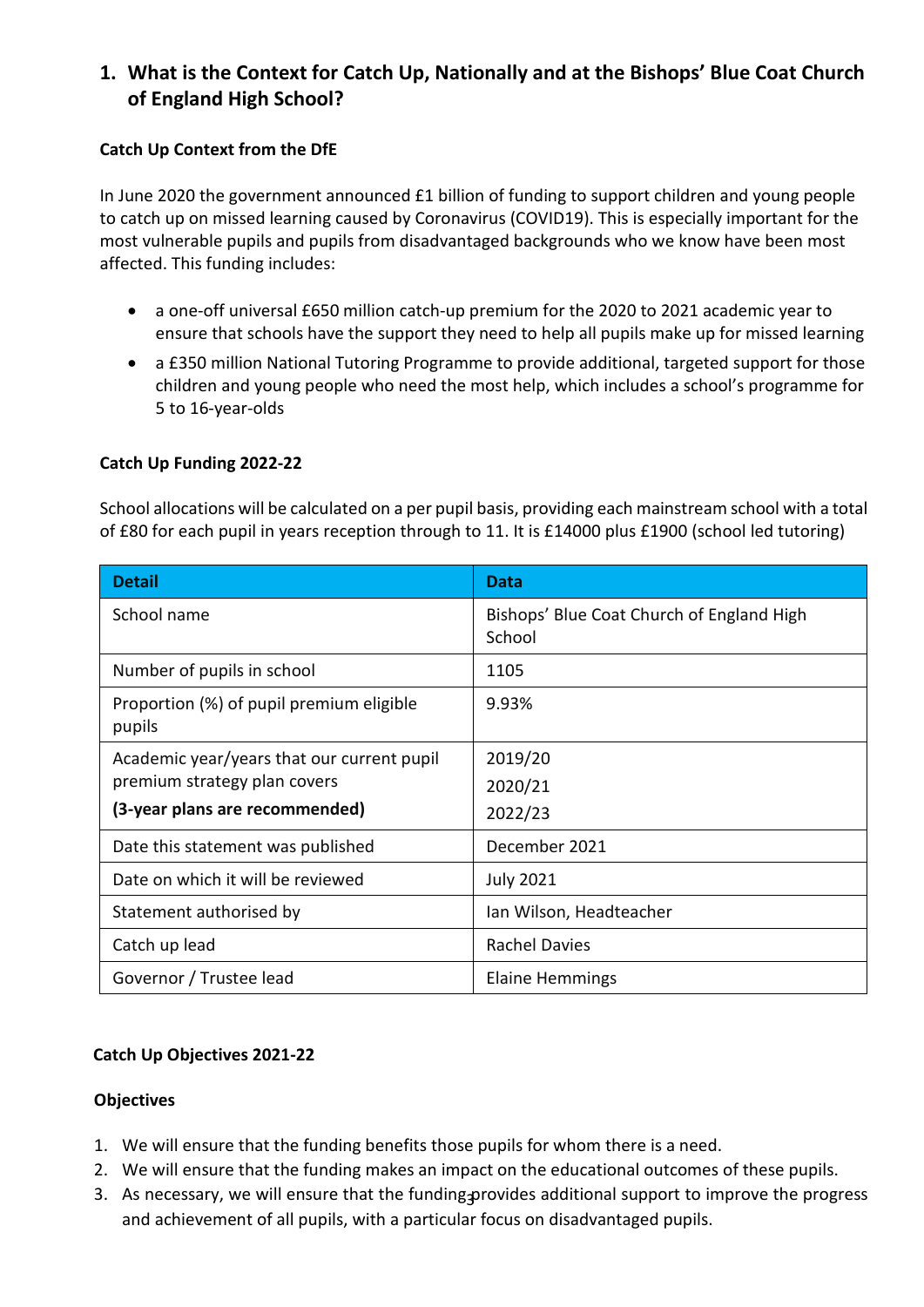4. We will closely monitor the impact of the strategies put in place so that the 'gaps' are closed across all year groups, ability ranges and sub-groups.

## <span id="page-3-0"></span>**2. What are the Identified Barriers/ Challenges to Progress Caused by Covid-19?**

Covid-19 and its related lockdowns and periods of remote learning has affected pupils in different ways. The key barriers to build on future learning are:

- Lost learning and time to learn in a school context resulting in academic gaps widening within core subject and core ability groups.
- Lost skills of reading, writing, communication and maths with specialised teaching especially in KS3 when entering school in year 7.
- Space and time to learn in the home environment
- Support to learn at home
- Covid-related attendance with in on going due to isolating for 10 days
- Loss of confidence
- Decreased motivation and resilience *in some pupils*

## <span id="page-3-1"></span>**3. How will we use the Tiered Model to Support Pupils' Learning and Help Pupils Catch Up and Reach their Intended Outcomes?**

#### <span id="page-3-2"></span>**Rationale**

A tiered planning model for the current academic year will balance approaches to improving teaching, targeted academic support and wider strategies. It is recommended in the EEF's Guide to the Pupil Premium as a way to help schools focus on a small number of strategies that are likely to make the biggest difference. The tiered approach is a model that prioritises teaching and learning - both remote and on site - as this is the most important lever to improve outcomes and involves all pupils. Wider strategies are also a 'catch all up' approach, whereas targeted academic support is evidence-based and involves a smaller number of pupils who have the greatest need, after determining that quality first teaching may require supplementation.

The term 'catch up', for the purposes of this Catch-Up Statement, refers to academic progress and as such is a narrow focus. In reality, The Bishops' Blue Coat C of E High School sees catch up in a more holistic sense, including (but not limited to): Attendance, wellbeing and pastoral care.

#### <span id="page-3-3"></span>**Intended Outcomes**

This tiered approach is to enable all students to receive QFT in all scenarios especially within the classroom. Middle leaders gain support to ensure their students are equip with the tools to move forward in their learning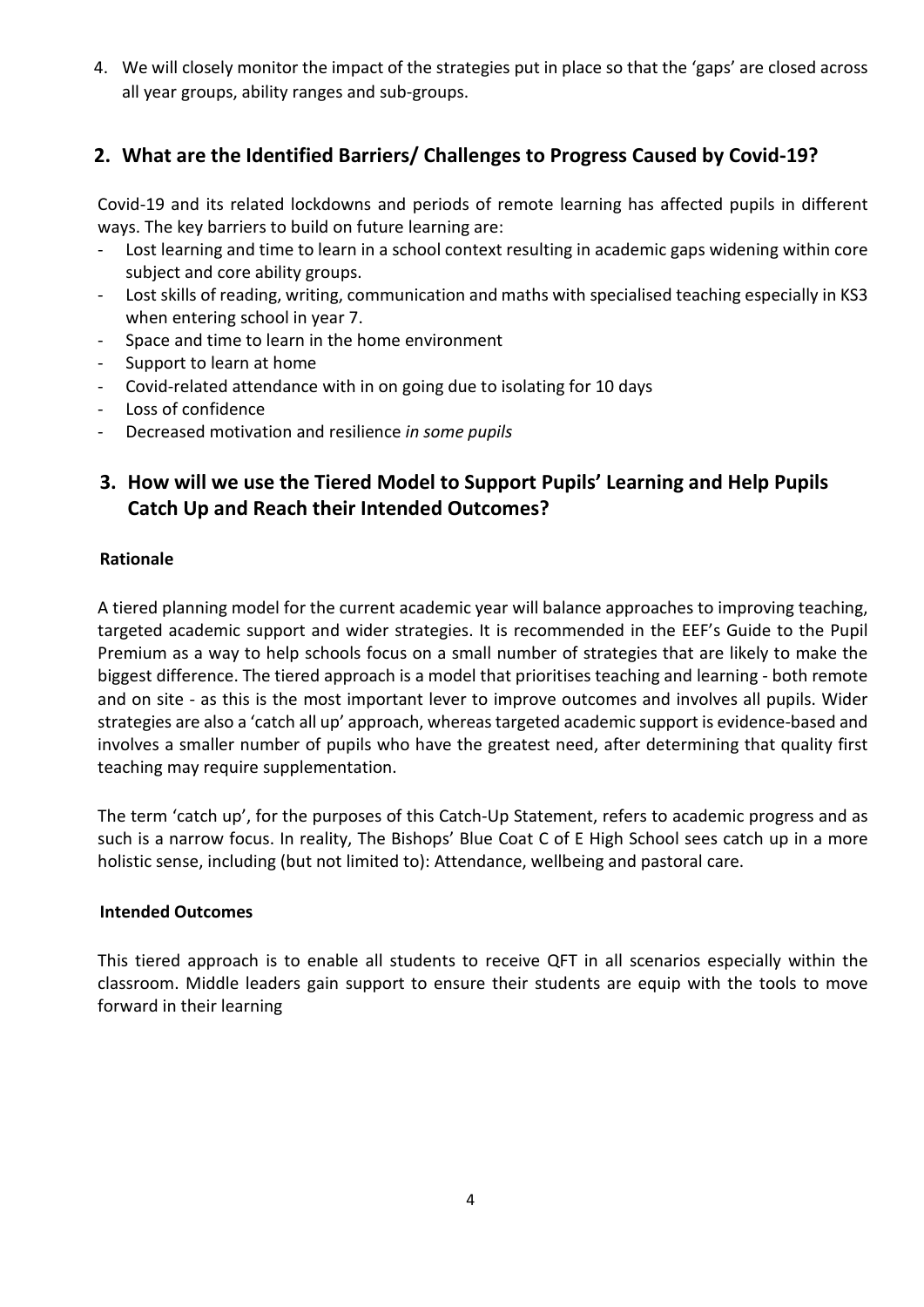## EEF GUIDE TO SUPPORTING SCHOOL PLANNING (2021-22) - TIERED MODEL The Bishops High School Chester.



<span id="page-4-0"></span>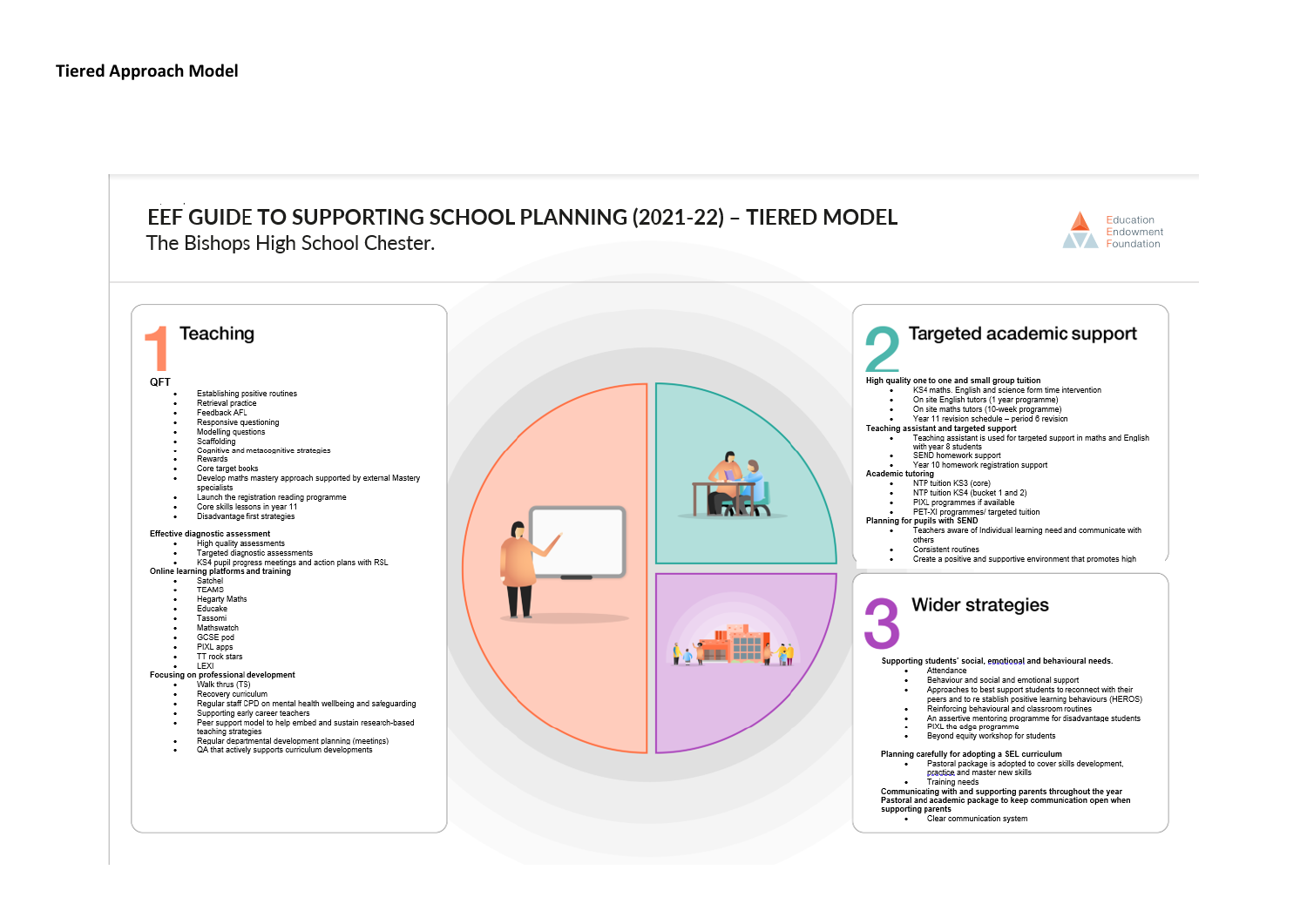## **4. What Specific Actions are Being Taken and What is the Expected Impact?**

## **Quality Teaching for All**

<span id="page-5-1"></span><span id="page-5-0"></span>

| <b>Quality Teaching for All</b> |                                                                    |                                                                                                                                  |                                                                                                                                               |                                        |               |      |                                                                                             |                                                                             |                                                                            |
|---------------------------------|--------------------------------------------------------------------|----------------------------------------------------------------------------------------------------------------------------------|-----------------------------------------------------------------------------------------------------------------------------------------------|----------------------------------------|---------------|------|---------------------------------------------------------------------------------------------|-----------------------------------------------------------------------------|----------------------------------------------------------------------------|
| <b>Focus</b>                    | <b>Action</b>                                                      | Rationale                                                                                                                        | <b>Intended outcome</b>                                                                                                                       | Lead                                   | <b>Review</b> | Cost | Impact all                                                                                  | Impact<br><b>Disadvantage</b><br><b>SEND/PP/LAC</b>                         | <b>Comment</b>                                                             |
| QFT                             | Feedback                                                           | Teachers need to<br>engage students<br>into DIRT time and<br>ensure they<br>engage in the<br>feedback given to<br>them           | Students use green<br>pens to mark work<br>and teachers'<br>purple pens to<br>feedback work in<br>accordance with<br>departmental<br>policies | <b>ACL</b>                             | Bi-annual     | £0   | Students<br>understand that<br>feedback is<br>important to<br>progress in their<br>learning | All pupils benefit                                                          | Embedded into<br>practise and is<br>consistent<br>throughout the<br>school |
|                                 | Retrieval and<br>interleaving /<br>interweaving<br>(including CPD) | Content needs to<br>be caught up;<br>memory skills<br>need training over<br>time. Efficient and<br>effective way to<br>catch up. | Faster and more<br>effective retrieval<br>of prior knowledge<br>and connection to<br>curriculum.                                              | <b>ACL</b><br>/SMO<br>Cluster<br>group | Bi-annual     | £0   | Homework<br>Impact.<br>Retrieval starters<br>used regularly.<br>Quizz on Satchel            | All pupils<br>benefitted. Pupils<br>keen to do quizzes<br>- SMART learning. | Embedded into<br>practice.                                                 |
|                                 | Responsive<br>questioning                                          | Content needs to<br>be reflected by<br>students and<br>teachers so<br>misconceptions<br>can be delved into<br>and solved         | Lessons focus on<br>misconceptions of<br>students                                                                                             | ACL and<br><b>SL</b>                   | Bi-annual     | £0   | Misconceptions<br>are probed and<br>solved                                                  | All students benefit                                                        | Embedded into<br>practice                                                  |
|                                 | Disadvantage<br>first strategies                                   | Making staff<br>aware to put<br>Disadvantage<br>students first with<br>QFT                                                       | Lesson and<br>feedback focus                                                                                                                  | PLU                                    | Termly        | £0   | Impact to<br>lessons and<br>feedback                                                        | All students benefit                                                        | Embedded into<br>practise                                                  |
|                                 | Develop maths<br>mastery                                           | Developing maths<br>mastery approach                                                                                             | Scheme of learning<br>in KS3 uses maths                                                                                                       | <b>RDA</b>                             | Bi-annual     | £0   | Maths teaching<br>and learning is                                                           | All students benefit                                                        | Embedded into<br>practice                                                  |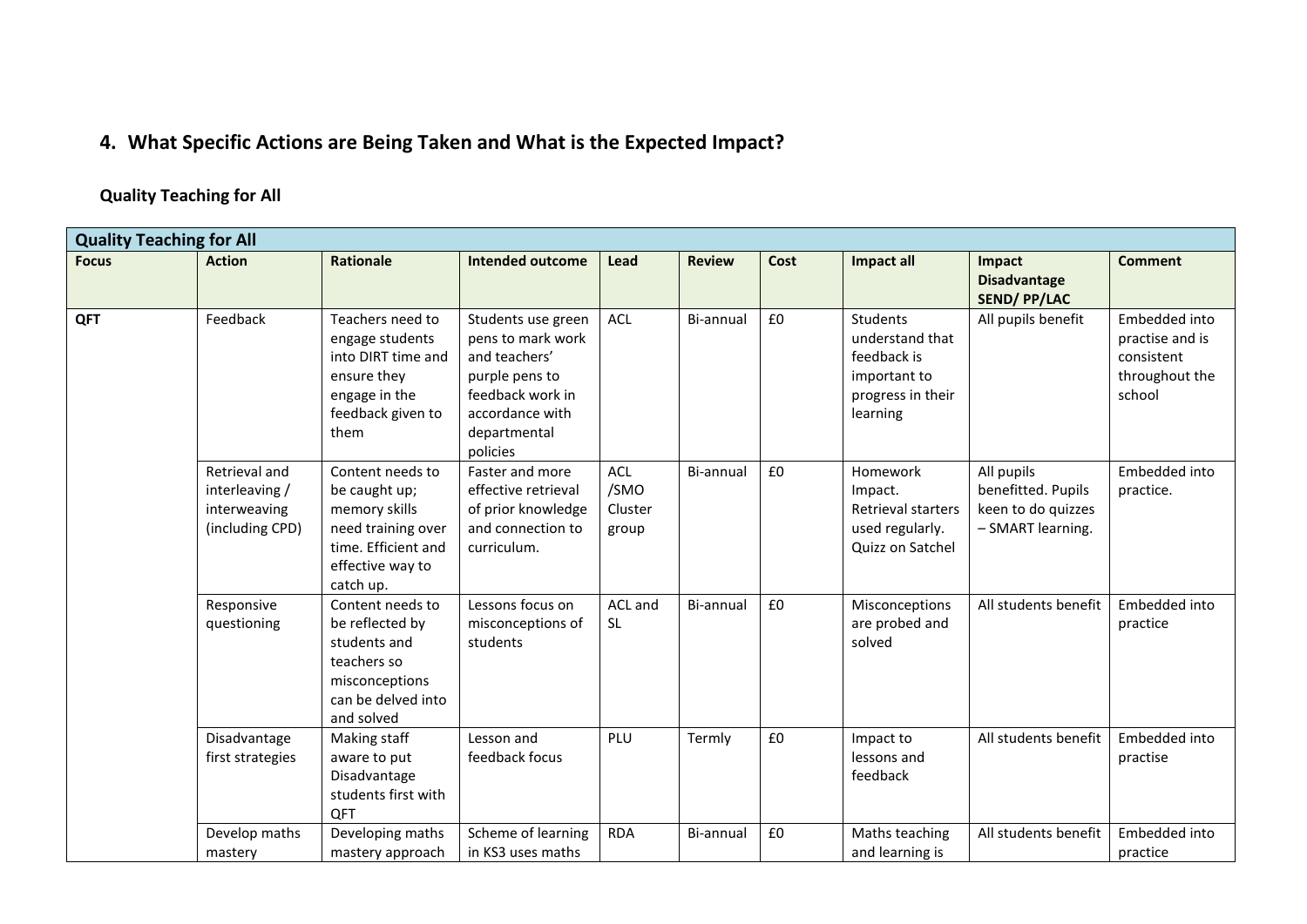|                                                  | approach into<br>maths learning                                          | into maths<br>teaching with<br>external Mastery<br>specialist from<br>Maths hub                                             | mastery approach.<br>Teachers receive<br><b>CPD from Maths</b><br>hub                                                           |                 |           |    | good if not<br>better                                     |                                                           |                                                                  |
|--------------------------------------------------|--------------------------------------------------------------------------|-----------------------------------------------------------------------------------------------------------------------------|---------------------------------------------------------------------------------------------------------------------------------|-----------------|-----------|----|-----------------------------------------------------------|-----------------------------------------------------------|------------------------------------------------------------------|
|                                                  | Launch<br>registration<br>reading<br>programme                           | Developing<br>structured reading<br>(diagnostic)                                                                            | <b>Ensuring students</b><br>have more<br>understanding of<br>text, fluency has<br>progressed leading<br>to positive<br>progress | <b>NBA</b>      | Bi-annual | £0 | Outcomes in<br>exams have<br>increased                    | All students benefit                                      | Embedded<br>practice in<br>registration over<br>a 7-year journey |
|                                                  | Skills lesson in<br>core year 11<br>lessons                              | Developing skills<br>and techniques to<br>be used in all<br>topics                                                          | All students know<br>what a WTM and<br>how to scaffold<br>questions                                                             | RDA/<br>NBA/MBL | Bi-annual | £0 | Outcomes<br>increased                                     | All students benefit                                      | Embedded<br>practice                                             |
|                                                  | KS3 and 4<br>revision guide<br>support                                   | In Core subjects<br>Targets books are<br>brought for all<br>students and<br>modelled and used<br>for feedback with<br>exams | All pupils equipped<br>with necessary<br>materials for<br>independent study                                                     | RDA/<br>NBA/MBL | Termly    | £0 | All students<br>equipped for<br>learning and<br>revision. | All students<br>equipped for<br>learning and<br>revision. | Embedded into<br>practice                                        |
|                                                  | Purposeful<br>revision lessons<br>from March<br>PPEs to May half<br>term | Retrieval practice<br>is evident in<br>planning                                                                             | Students feel<br>confident in<br>accessing exams                                                                                | All SL          | termly    | £0 | All students are<br>equipped for<br>revision              | All students                                              | Embedded into<br>practice                                        |
| <b>Effective and</b><br>diagnostic<br>assessment | High quality<br>assessment                                               | Audit of<br>assessments in Ks4<br>then KS3                                                                                  | Assessments<br>clearly assess<br>students, and the<br>correct students<br>are focused on                                        | AOW KS4         | Bi-annual | £0 | Curriculum gaps<br>are notified and<br>acted upon         | All students                                              | Embedded into<br>practise.                                       |
|                                                  | Targeted<br>diagnostic<br>assessments                                    | Use of<br>spreadsheet<br>analysis to<br>pinpoint gaps<br>(Core KS4)                                                         | Question level<br>analysis is used in<br>core subjects in<br>Ks3 and 4<br>22-23 drilled into<br>foundation<br>subjects          |                 |           |    |                                                           |                                                           |                                                                  |
|                                                  | KS4 pupil<br>progress                                                    | Meetings with RSL                                                                                                           | RSL can focus on<br>pupils' progress                                                                                            |                 |           |    |                                                           |                                                           |                                                                  |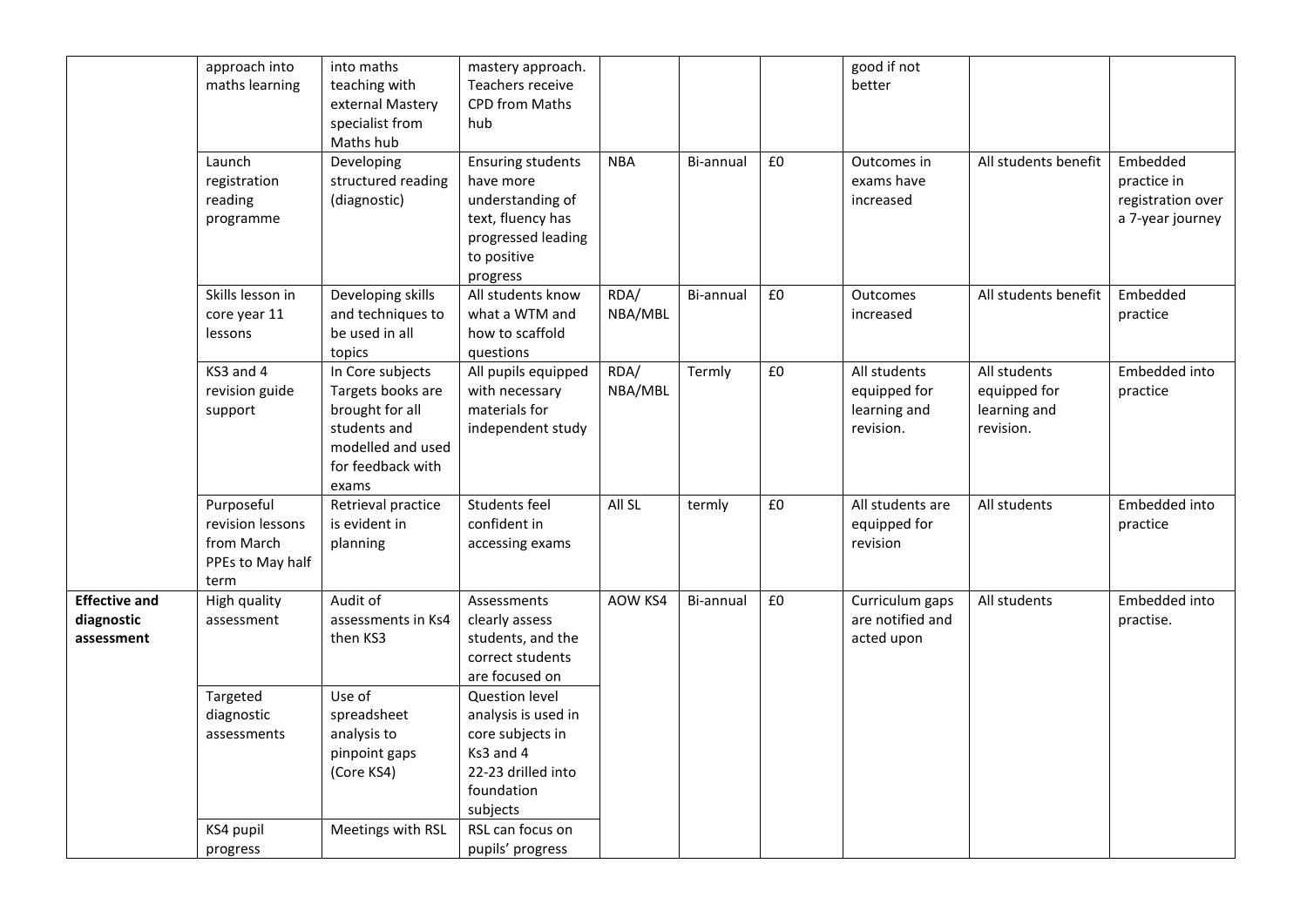| <b>Online learning</b> | meetings and<br>action plans with<br><b>RSL</b>                       |                                                                                                                                                           | gaps                                                                 |            |        |                         |                                                                       |                                                                                                                 |                                                                                                     |
|------------------------|-----------------------------------------------------------------------|-----------------------------------------------------------------------------------------------------------------------------------------------------------|----------------------------------------------------------------------|------------|--------|-------------------------|-----------------------------------------------------------------------|-----------------------------------------------------------------------------------------------------------------|-----------------------------------------------------------------------------------------------------|
| platforms              | <b>New</b><br>technologies<br>CPD and<br>execution                    | Teaching staff new<br>to Teams teaching,<br>sharing of best<br>practice and<br>training needed to<br>support effective<br>teaching and move<br>to online. | High quality online<br>lessons - live or<br>otherwise.               | <b>ACL</b> | Annual | £0                      | T and L is<br>accessible<br>through online<br>learning<br>platforms   | All pupils<br>benefitted from<br>live lessons. Teams<br>recording allowed<br>missed lessons to<br>be caught up. | Continue with<br>Teams live<br>lessons as<br>necessary.<br>Useful for small<br>group revision.      |
|                        | Homework<br>learning<br>platforms for<br>core subjects                | Lexia - literacy<br>skills affected by<br>remote learning.                                                                                                | Improved KS3<br>reading<br>comprehension                             | LKI        | Termly | £0<br>(already<br>paid) | and difficultly of gaining momentum<br>with non-interactive software. | Useful for small EAL group but not used<br>as intervention due to remote learning                               | Small user<br>license would be<br>useful for EAL<br>pupils.                                         |
|                        |                                                                       | Tassomai-<br>Science year 11                                                                                                                              | Improved AO1<br>Science knowledge                                    | <b>MBL</b> | Termly | £0                      | Year 11 science                                                       | HW strategy                                                                                                     | Continue as<br>strategy for<br>Science                                                              |
|                        |                                                                       | <b>Educake Science</b><br>and English                                                                                                                     | Improve impact to<br>homework<br>Improve retrieval<br>practice       | MBL/NBA    | Termly | £0                      | 7 to 11 English<br>and 17 to 10<br>Science                            | HW strategy for all                                                                                             | Review of<br>current practice                                                                       |
|                        |                                                                       | <b>Hegarty Maths</b>                                                                                                                                      | Improve impact to<br>homework<br>Improve retrieval<br>practice       | <b>RDA</b> | Termly | £0                      | 7 to 11 Maths                                                         | HW strategy for all                                                                                             | Review current<br>practise                                                                          |
|                        | Retrieval<br>practice for all<br>subjects using<br>online platforms   | GCSE Pod - Pupils<br>require revision<br>support.                                                                                                         | Increased audio-<br>visual revision and<br>independence              | ACL/KCA    | Termly | £0                      | GCSE and KS5                                                          | Motivational<br>strategy                                                                                        | Content-heavy<br>subjects have<br>greatest usage.<br>Incorporate into<br>PP mentoring<br>programme. |
|                        | PIXL apps to be<br>used as part of<br>engagement and<br>competition   | Pupils require<br>support with the<br>launch                                                                                                              | Increases audio<br>visual revision and<br>independence               | <b>SL</b>  | Termly | £0                      | <b>GCSE</b>                                                           | Motivational<br>strategy                                                                                        |                                                                                                     |
|                        | <b>TT Rockstars</b><br>introduces in<br>KS3 competition<br>and mental | Year 7 and 8<br>engage with<br>competition                                                                                                                | Increases mental<br>maths skills which<br>are used across<br>subject | <b>MCL</b> | Termly | £0                      | $7$ and $8$                                                           | Motivational<br>strategy                                                                                        | Embedded in the<br>curriculum for<br>maths                                                          |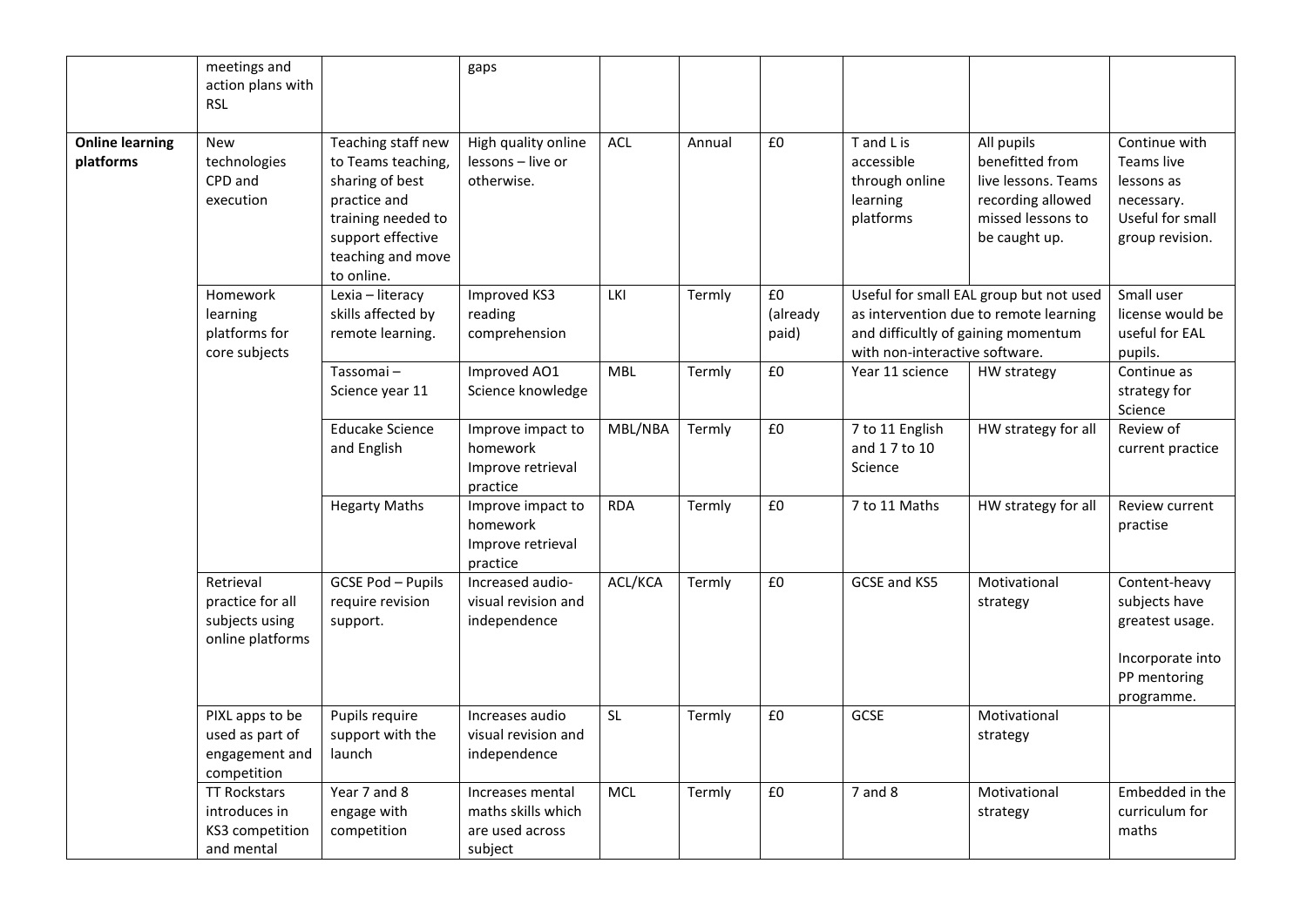|                                                    | maths practice                                      |                                                                                                                                                                                                                                                                             |                                                                                         |           |        |    |                     |                                                                       |                                                |
|----------------------------------------------------|-----------------------------------------------------|-----------------------------------------------------------------------------------------------------------------------------------------------------------------------------------------------------------------------------------------------------------------------------|-----------------------------------------------------------------------------------------|-----------|--------|----|---------------------|-----------------------------------------------------------------------|------------------------------------------------|
| <b>Focussing on</b><br>professional<br>development | Review on<br>teaching and<br>learning post<br>covid | Staff engage in<br>Walk Thrus CPD<br>Recovery<br>curriculum<br>Supporting early<br>career teachers<br>Peer support<br>model to help<br>embed and sustain<br>research-based<br>teaching strategies<br>Regular staff CPD<br>on mental health<br>wellbeing and<br>safeguarding | All teachers are<br>aware of<br>recovering there<br>teaching and<br>learning post covid | ACL       | Annual | £0 | All staff           | Ignites teaching<br>practice                                          | Embedded into<br>teachers<br>teaching practice |
|                                                    | Departmental<br>meetings link<br>into planning      | QA that actively<br>supports<br>curriculum<br>developments                                                                                                                                                                                                                  | All meetings focus<br>on developmental<br>planning                                      | <b>SL</b> | Annual | £0 | All staff led by SL | SLT line managers<br>are aware of<br>current<br>departmental<br>focus | Central minutes<br>and agenda?                 |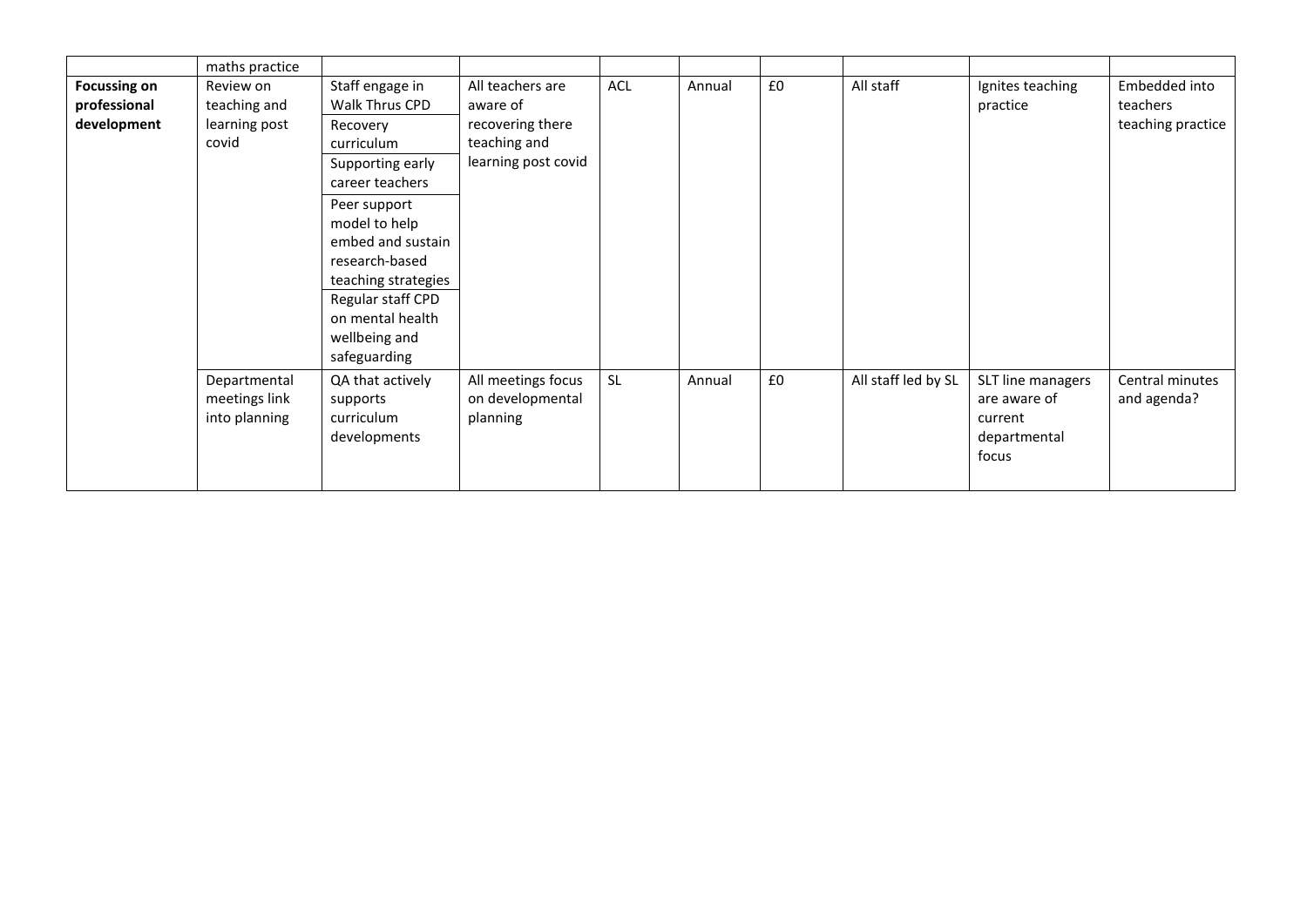<span id="page-9-0"></span>

|                                                                 | <b>Targeted Academic Support</b>                                                                                              |                                                                                                                   |                                                                                           |                               |                |                                                    |                                |                                                                 |                                                                                                                                     |
|-----------------------------------------------------------------|-------------------------------------------------------------------------------------------------------------------------------|-------------------------------------------------------------------------------------------------------------------|-------------------------------------------------------------------------------------------|-------------------------------|----------------|----------------------------------------------------|--------------------------------|-----------------------------------------------------------------|-------------------------------------------------------------------------------------------------------------------------------------|
| <b>Focus</b>                                                    | <b>Action</b>                                                                                                                 | Rationale                                                                                                         | <b>Intended outcome</b>                                                                   | Lead                          | <b>Review</b>  | Cost                                               | <b>Impact all</b>              | Impact<br><b>Disadvantage</b><br><b>SEND/PP/LAC</b>             | <b>Comment</b>                                                                                                                      |
| <b>High quality</b><br>one to one<br>and small<br>group tuition | Period 6 revision<br>(Saturday school/<br>Easter or half term<br>school)<br>(All subjects)                                    | Loss of confidence<br>in subject<br>knowledge and<br>exam technique.<br>Extra time needed<br>to prepare for PPEs. | Increased revision<br>attendance,<br>confidence, and<br>progress.                         | RDA/<br><b>AOW</b>            | Bi-<br>annual  | £5000<br>Special events<br>and Saturday<br>schools | All attend                     | Registers taken<br>for covid but<br>not in SIMS<br>intervention | Coordinated revision<br>earlier in year was<br>requested and keenly<br>attended, voluntarily.<br>SKILLS lessons in core<br>subjects |
|                                                                 | Targeted revision<br>using face to face for<br>science and Maths<br>JPE in term 3a for<br>year 11 depends on<br>PPE 2 results | Loss of confidence<br>in subject<br>knowledge and<br>exam technique.<br>Extra time needed<br>to prepare for PPEs. | Increased revision<br>attendance,<br>confidence, and<br>progress.                         | RDA/<br>AOW/<br>SL of<br>core | Bi-<br>annual  | £8580                                              | All attend                     | Registers taken<br>for covid but<br>not in SIMS<br>intervention | Outcomes TBC as<br>programme finishes last<br>week of term.                                                                         |
|                                                                 | Year 8/9 English small<br>group support                                                                                       | Literacy and writing<br>skills in English<br>require extra<br>support for some<br>pupils.                         | Collaborative small<br>group work improves<br>confidence,<br>resilience, and<br>progress. | AMC/<br>/ GJO                 | Half<br>termly | £0                                                 | All attend<br>PP<br>attendance | Registers taken<br>for covid but<br>not in SIMS<br>intervention | Outcomes TBC as<br>programme finishes last<br>week of term.                                                                         |
|                                                                 | Year 7 English small<br>group support                                                                                         | Literacy and writing<br>skills in English<br>require extra<br>support for some<br>pupils.                         | Collaborative small<br>group work improves<br>confidence,<br>resilience, and<br>progress  | AMC/<br>LKI                   | Half<br>termly | £0                                                 | All attend                     | Registers taken<br>for covid but<br>not in SIMS<br>intervention | Outcomes TBC as<br>programme finishes last<br>week of term.                                                                         |
|                                                                 | Year 7 Maths small<br>group support                                                                                           | Numeracy skills<br>require support for<br>some pupils                                                             | Collaborative small<br>group work improves<br>confidence                                  | MCL/<br>LKI/<br>GST           | Half<br>termly | £0                                                 | All attend                     | Registers taken<br>for covid but<br>not in SIMS<br>intervention | Outcomes TBC as<br>programme finishes last<br>week of term.                                                                         |
|                                                                 | Term <sub>3</sub><br>Science and maths<br>extra support in Term<br>3b                                                         | Numeracy and<br>science skills<br>support for some<br>pupils using gained<br>time                                 | Collaborative small<br>group work improves<br>confidence                                  | <b>MCL</b><br>/MBL            | Half<br>termly | £0                                                 | All attend                     | Registers taken<br>for covid but<br>not in SIMS<br>intervention | Outcomes TBC as<br>programme finishes last<br>week of term.                                                                         |
|                                                                 | Year 11 registration                                                                                                          | Reading and writing<br>skills in English<br>GCSE require extra<br>support for some                                | Collaborative small<br>group work improves<br>confidence, resilience<br>and progress.     | <b>NBA</b>                    | Half<br>termly | £0                                                 | All attend                     | Registers taken<br>for covid but<br>not in SIMS<br>intervention | Outcomes TBC as<br>programme finishes last<br>week of term.                                                                         |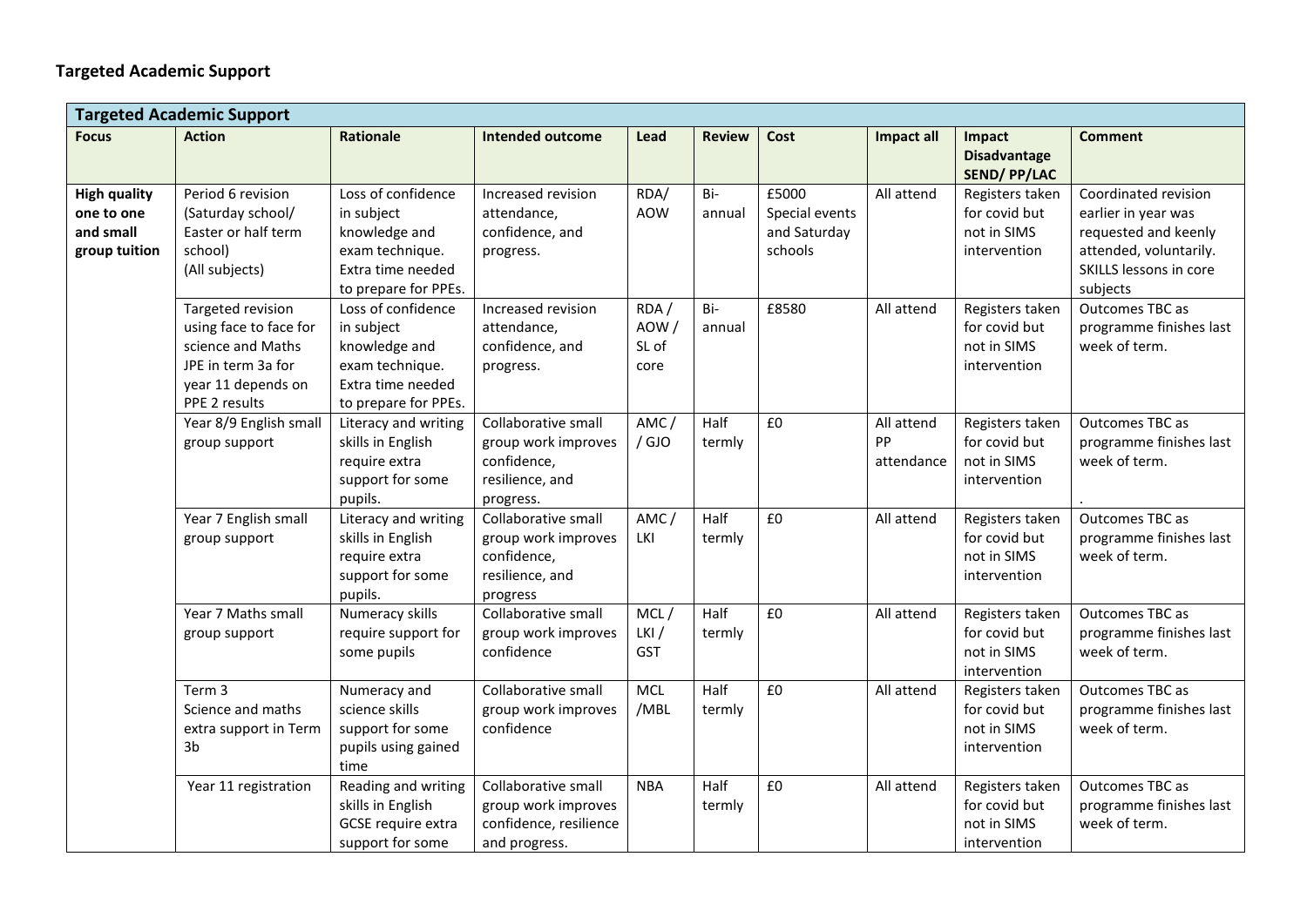|                 |                        | pupils.                     |                         |            |        |                   |            |                 | Low cost, high impact.  |
|-----------------|------------------------|-----------------------------|-------------------------|------------|--------|-------------------|------------|-----------------|-------------------------|
|                 | Year 11 registration   | DDT after an                | Collaborative small     | <b>RDA</b> | Half   | £0                | All attend |                 | Outcomes TBC as         |
|                 | and period 5 Tuesday   | assessment                  | group work improves     |            | termly |                   |            | Registers taken | programme finishes last |
|                 |                        |                             | confidence, resilience  |            |        |                   |            | for covid but   | week of term.           |
|                 |                        |                             | and progress            |            |        |                   |            | not in SIMS     |                         |
|                 |                        |                             |                         |            |        |                   |            | intervention    |                         |
|                 | Year 11 registration   | Learning science            | Collaborative small     | <b>MBL</b> | Half   |                   | All attend | Registers taken | Outcomes TBC as         |
|                 |                        | GCSE remotely is            | group work improves     |            | termly | £0                |            | for covid but   | programme finishes last |
|                 |                        | harder for some             | confidence, resilience  |            |        |                   |            | not in SIMS     | week of term.           |
|                 |                        | pupils who now              | and progress.           |            |        |                   |            | intervention    |                         |
|                 |                        | require extra               |                         |            |        |                   |            |                 |                         |
|                 |                        | support.                    |                         |            |        |                   |            |                 |                         |
|                 | Year 11 subject catch  | Coursework,                 | Missed content,         | SL who     | Termly | £4000             | All attend | Registers taken | Outcomes TBC as         |
|                 | up programmes          | practical skills and        | coursework and skills   | have       |        |                   |            | for covid but   | programme finishes last |
|                 | Bucket 2 and 3)        | some content has            | caught up in a          | course     |        |                   |            | not in SIMS     | week of term.           |
|                 |                        | been missed by              | supportive series of    | work       |        |                   |            | intervention    |                         |
|                 |                        | groups of pupils            | sessions.               |            |        |                   |            |                 |                         |
|                 |                        | across courses. In-         |                         |            |        |                   |            |                 |                         |
|                 |                        | house catch-up              |                         |            |        |                   |            |                 |                         |
|                 |                        | programmes to               |                         |            |        |                   |            |                 |                         |
|                 |                        | support targeted<br>groups. |                         |            |        |                   |            |                 |                         |
|                 | Year 10 registration   | Students who                | Most students           | <b>JSA</b> | Termly | £0                | All attend | Registers taken | Outcomes TBC as         |
|                 | homework support       | aren't engaging             | engage with             |            |        |                   |            | for covid but   | programme finishes last |
|                 |                        | with homework in            | homework                |            |        |                   |            | not in SIMS     | week of term.           |
|                 |                        | year 10                     |                         |            |        |                   |            | intervention    |                         |
|                 | Support in             | <b>Review PPE results</b>   | Most engaged            | <b>RDA</b> | Half   | £0                | All attend | In sims         | <b>Outcomes TBC</b>     |
|                 | registration for years |                             |                         | LKI, JSH   | termly |                   |            |                 |                         |
|                 | 7 and 8                |                             |                         |            |        |                   |            |                 |                         |
|                 | Reading buddies        |                             |                         |            |        |                   |            |                 |                         |
|                 | Sum buddies and lab    |                             |                         |            |        |                   |            |                 |                         |
|                 | buddies                |                             |                         |            |        |                   |            |                 |                         |
|                 | Reading from term      |                             |                         |            |        |                   |            |                 |                         |
|                 | 1a, the others term    |                             |                         |            |        |                   |            |                 |                         |
|                 | 2a                     |                             |                         |            |        |                   |            |                 |                         |
| <b>Academic</b> | Year 8 and 9 NTP       | Numeracy skills and         | 1:5 $/$ 1:3 small group | MCL/       | Termly | Term 1 Face       | All attend | Registers taken | Outcomes TBC as         |
| tutoring        | Maths and a tutor      | maths learning              | tuition with            | <b>JSH</b> |        | to face with      |            | for covid but   | programme finishes last |
|                 | Term 2                 | require extra               | experienced external    |            |        | tutor £3000       |            | not in SIMS     | week of term.           |
|                 |                        | support for some            | tutor using resources   |            |        | Term <sub>2</sub> |            | intervention    |                         |
|                 |                        | pupils.                     | and content directed    |            |        | £3210 1:3 and     |            |                 | High cost, medium       |
|                 |                        |                             | by school re-engages    |            |        | £3000 (Tom        |            |                 | impact.                 |
|                 |                        |                             | pupils. Progress        |            |        | Collinson)        |            |                 |                         |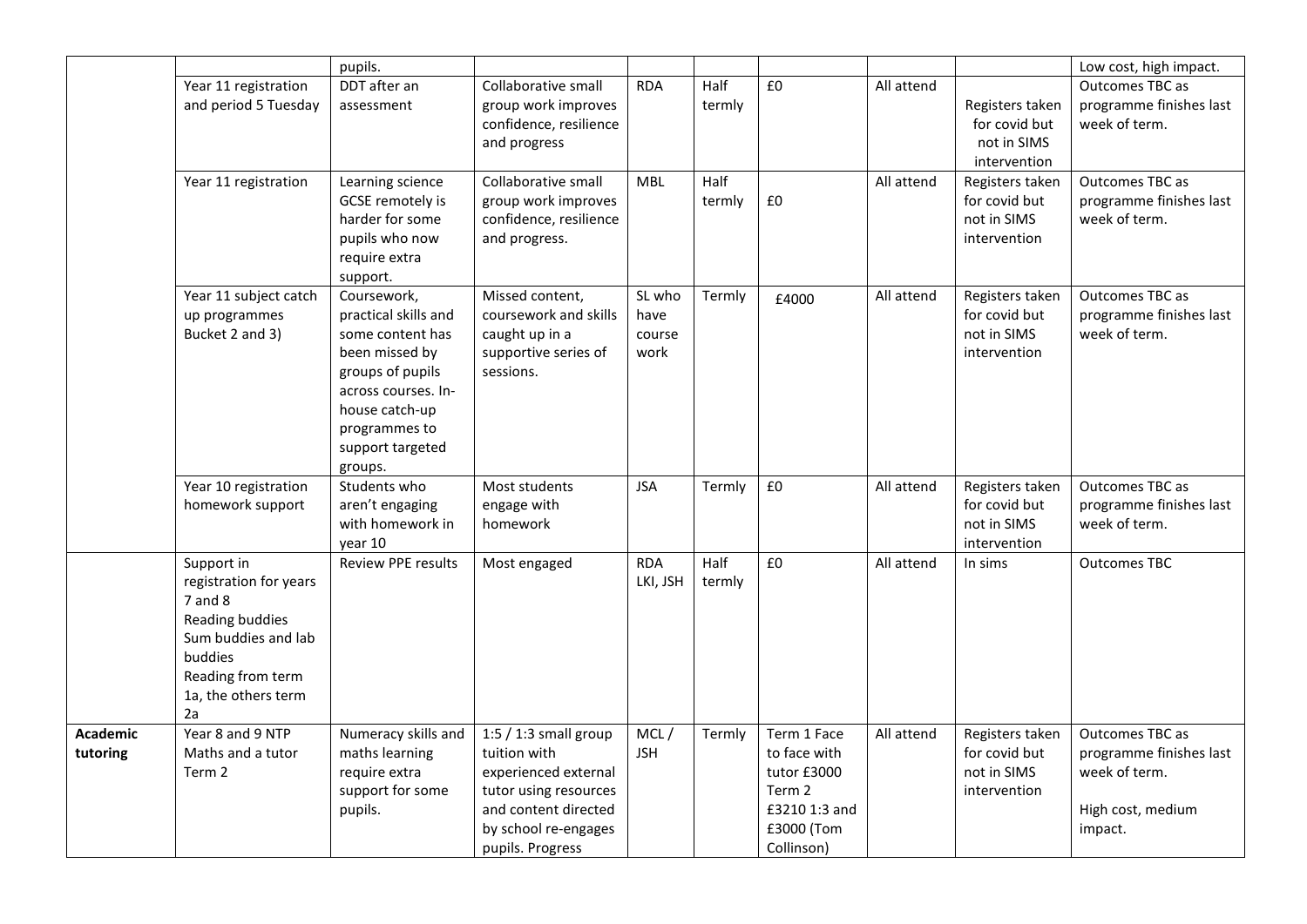|                                       |                                                                              | made.                                                                                                                                                         |     |        | support<br>(60 students)<br>White rose |            |                                                                 |                                                                                             |
|---------------------------------------|------------------------------------------------------------------------------|---------------------------------------------------------------------------------------------------------------------------------------------------------------|-----|--------|----------------------------------------|------------|-----------------------------------------------------------------|---------------------------------------------------------------------------------------------|
| Year 8 and 9 NTP<br>Science<br>Term 2 | Science skills and<br>knowledge require<br>extra support for<br>some pupils. | 1:3 small group<br>tuition with<br>experienced external<br>tutor using resources<br>and content directed<br>by school re-engages<br>pupils. Progress<br>made. | MBL | Termly | Similar £6210<br>(60 students)<br>Tute | All attend | Registers taken<br>for covid but<br>not in SIMS<br>intervention | Outcomes TBC as<br>programme finishes last<br>week of term.<br>High cost, medium<br>impact. |